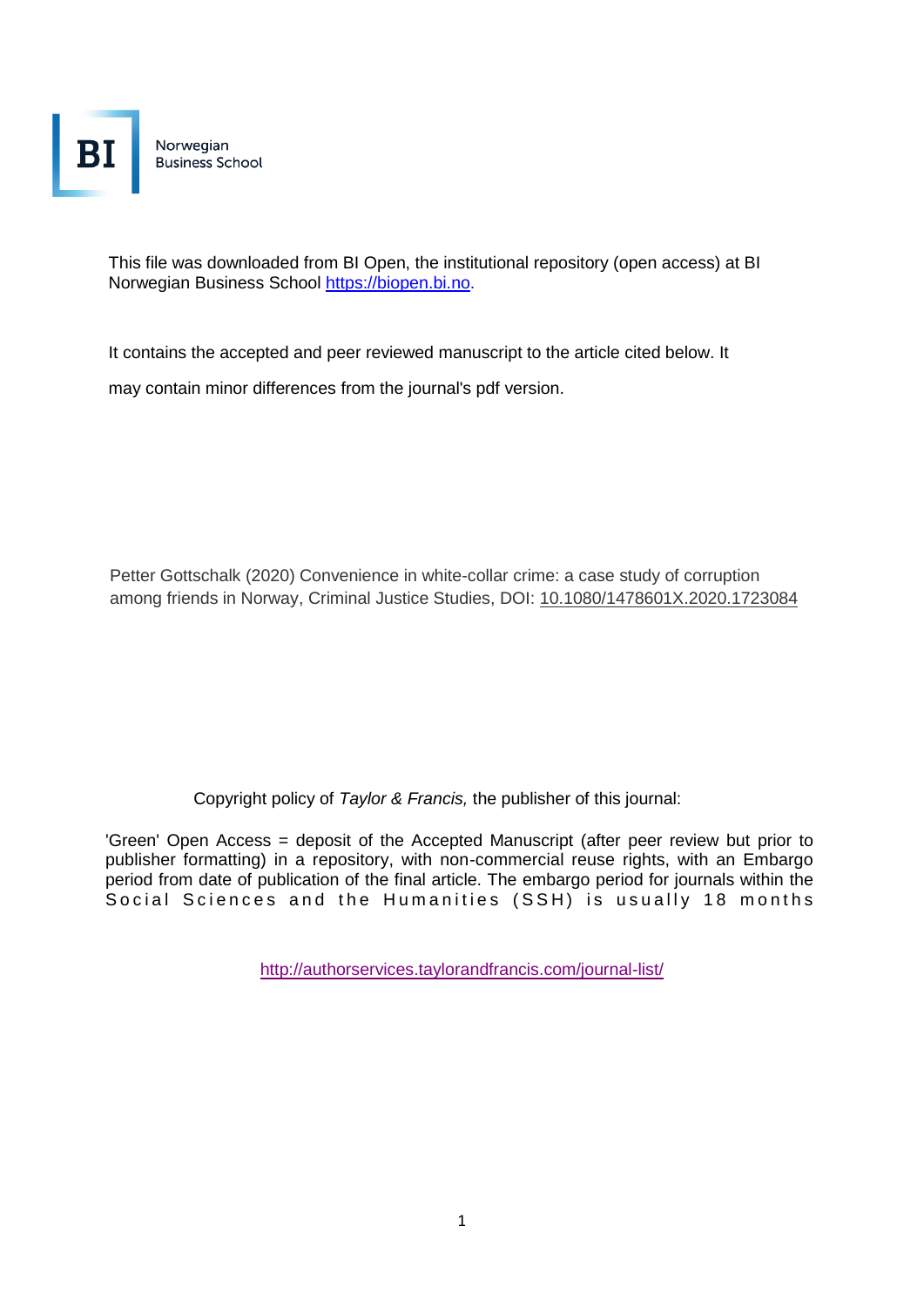# **Convenience in White-Collar Crime: A Case Study of Corruption among Friends in Norway**

## **Petter Gottschalk**

Department of Leadership and Organizational Behavior BI Norwegian Business School Nydalsveien 37 0484 Oslo Norway +4746410716 [petter.gottschalk@bi.no](mailto:petter.gottschalk@bi.no)

## ABSTRACT

The theory of convenience is an emerging approach to explain the occurrence of white-collar crime. Convenience theory suggests that there is a financial motive enabling the offender to exploit possibilities and avoid threats, an organizational opportunity to commit and conceal crime, and a personal willingness for deviant behavior. This article tests the theory by a case study of a logistics manager who entered into corrupt relationships with friends who were suppliers. Among the many themes included in the structural model of convenience theory, the case study illustrates occupational rather than corporate crime that benefitted the offender personally. The motive was greed, while the opportunity was caused by status and lack of oversight and guardianship. His willingness was based on his choice of private relationships where he could justify his actions and neutralize feelings of guilt.

*Keywords:* White-collar crime; theory of convenience; case study; corruption; financial motive; organizational opportunity; personal willingness.

**Petter Gottschalk** is professor in the Department of Leadership and Organizational Behavior at BI Norwegian Business School in Oslo, Norway. After completing his education at Technische Universität Berlin, Dartmouth College, Massachusetts Institute of Technology, and Henley Management College, he took on executive positions in technology enterprises for twenty years before joining academics. Dr. Gottschalk has published extensively on knowledge management, intelligence strategy, police investigations, white-collar crime, convenience theory, and fraud examinations. He has lectured in the United States, China, Singapore, and Egypt. In recent years, his research has focused on the development of convenience theory.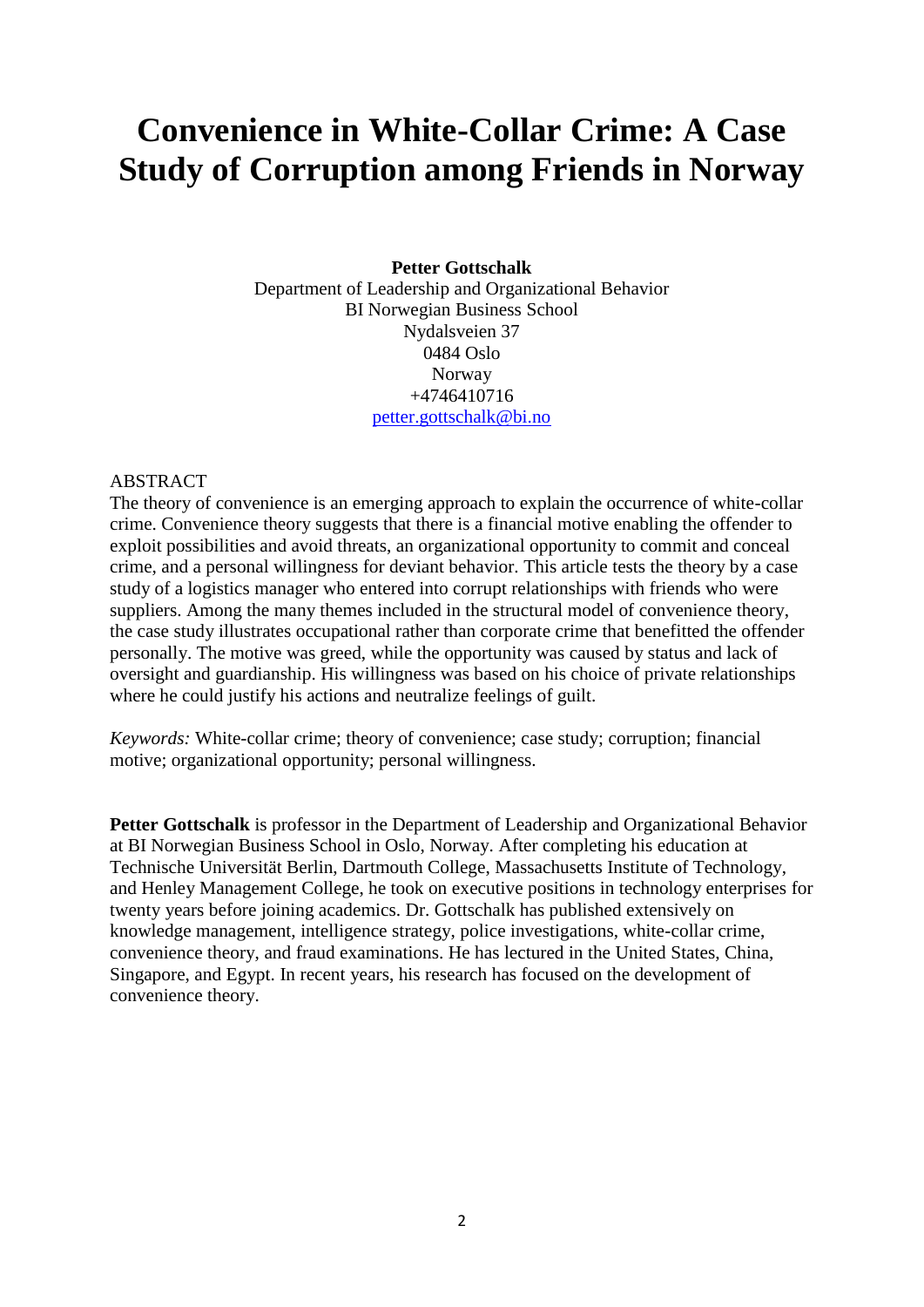## **Convenience in White-Collar Crime: A Case Study of Corruption among Friends in Norway**

## INTRODUCTION

On the corruption perception index for 2018 from Transparency International, Norway is among the least corrupt countries as the nation has rank 7 out of 180 countries (Transparency, 2018). This is a relative rank where the magnitude of corruption nevertheless might be formidable, as the detection rate is below one out of ten corruption occurrences (Gottschalk and Gunnesdal, 2018). The various forms of mutual benefits – such as cartels and corruption – tend to surprise the public when they are prosecuted as financial crime cases in Norwegian courts, even though people know it is only the tip of the white-collar crime iceberg that is visible (Gottschalk and Tcherni-Buzzeo, 2016). Norway is a trust-based society where people might suspect and know (Benson and Gottschalk, 2015), but they do not necessarily blow the whistle, since retaliation against whistleblowers is quite common (Bjørkelo et al., 2011; Glasø and Einarsen, 2008; Glasø et al., 2006, 2010; Gottschalk, 2018; Miceli and Near, 2013). This article presents a case study of two friends where one was convicted for being a briber while the other was convicted of being bribed (Olsen, 2018; Siem, 2019). In a court of appeals in Norway, the briber was sentenced to one year and four months in jail, while the bribed received a sentence of two years and six months (Frostating, 2019). Bribed individuals are sentenced slightly more severely than bribers in Norwegian courts, where the former group receives a sentence of two years, while the latter group receives a sentence of two years and two months on average (Gottschalk, 2017, 2019).

The case study in this article applies the theory of convenience to the bribed person. The theory suggests that receiving bribes might be a convenient option when there is a financial motive, an organizational opportunity, and a personal willingness for deviant behavior (Gottschalk, 2019; Vasiu and Podgor, 2019).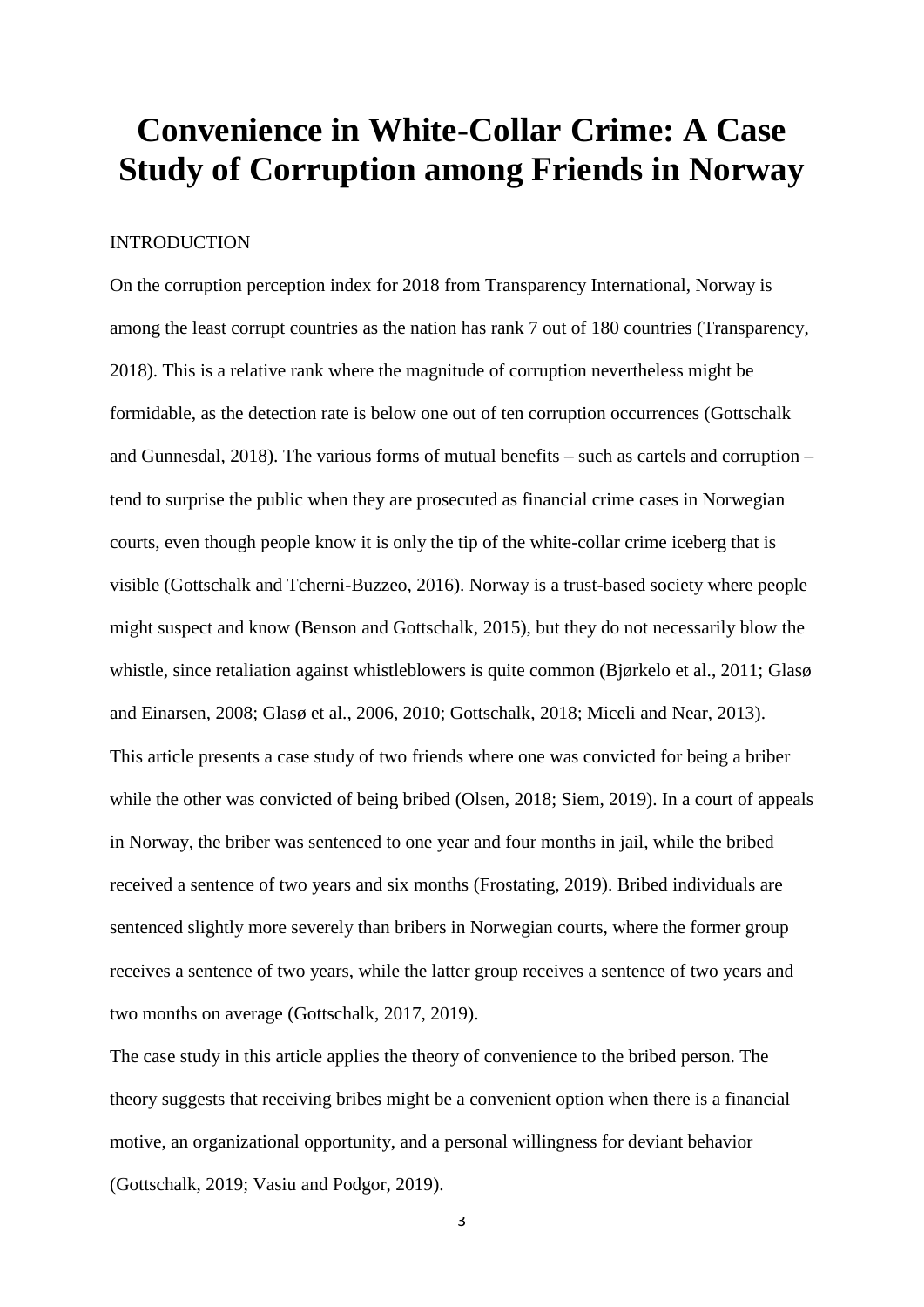The contribution of this study is twofold. Firstly, both briber and bribed are interested in keeping their corruption secret and confidential, and detection and prosecution of cases is thus quite rare (Gottschalk and Gunnesdal, 2018; Gottschalk and Tcherni-Buzzeo, 2016). Secondly, the theory of convenience provides insights into how it became convenient to be a bribed person (Gottschalk, 2017, 2019; Vasiu and Podgor, 2019).

The case study of corruption applies the concept of white-collar crime, which has its origin in the work of Sutherland (1939, 1983). He defined white-collar crime based on the social and occupational status of the offender as crime committed by a person of respectability and high social status in the course of the offender's occupation (Friedrichs et al., 2018).

#### WHITE-COLLAR CONVENIENCE

Convenience is the state of being able to proceed with something with little effort or difficulty, avoiding pain and strain (Mai and Olsen, 2016). Convenience is savings in time and effort (Farquhar and Rowley, 2009), as well as avoidance of pain and obstacles (Higgins, 1997). Convenience is a relative concept concerned with the efficiency in time and effort as well as reduction in pain and solution to problems (Engdahl, 2015). Convenience is an advantage in favor of a specific action to the detriment of alternative actions. White-collar offenders choose the most convenient path to reach their goals (Wikstrom et al., 2018). White-collar crime is non-violent crime committed by individuals in competent positions (Piquero, 2018). White-collar offenders commit and conceal their crime in a professional setting where they have legitimate access to premises, resources and systems (Logan et al., 2017). The benefit from white-collar crime might be financial gain, personal adventure or some other desired outcome (Craig and Piquero, 2017; Jordanoska, 2018; Sutherland, 1939, 1983; Williams et al., 2019).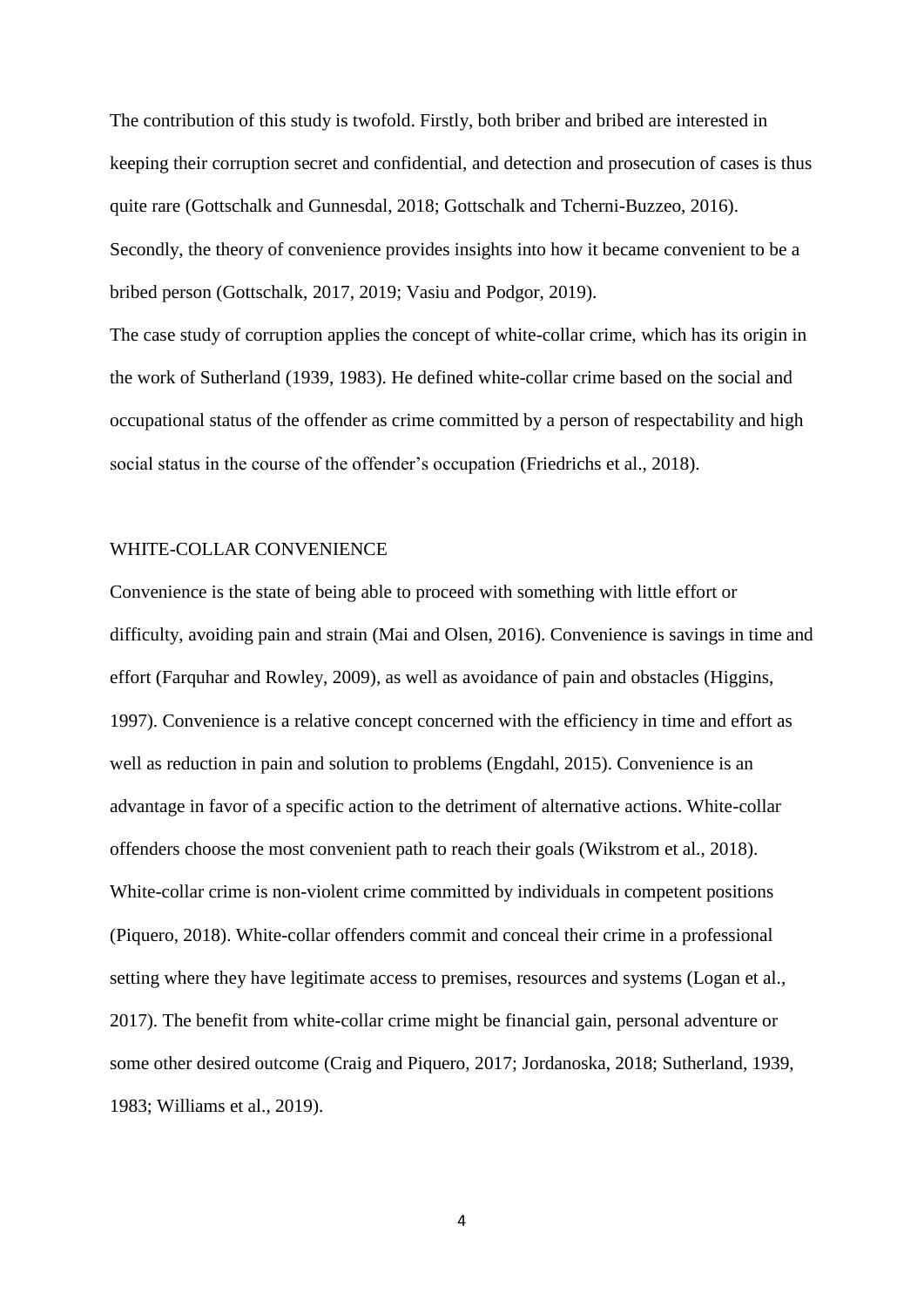Offenders have an economic motivation and opportunity (Huisman and Erp, 2013). Dodge (2009: 15) argues that it is tough rivalry making executives in the organization commit crime to attain goals:

The competitive environment generates pressures on the organization to violate the law in order to attain goals.

The theory of convenience suggests that white-collar misconduct and crime occurs when there is a motive benefitting an individual or an organization, professional opportunity to commit and conceal crime, and personal willingness for deviant behavior (Gottschalk, 2017, 2019; Vasiu and Podgor, 2019). The theory of convenience is an umbrella term for many wellknown perspectives from criminology, strategy, psychology, and other schools of thought. Motive, opportunity and willingness are the three dimensions in convenience theory. Since convenience is a relative concept, convenience theory is a crime-as-choice theory. Shover et al. (2012) suggest that it is a conscious choice among alternatives that leads to law violation. Figure 1 illustrates the structure of white-collar convenience. The extent of white-collar crime convenience manifests itself by motive, opportunity and willingness.

The ability of white-collar offenders to commit and conceal crime links to their privileged position, the social structure, and their orientation to legitimate and respectable careers (Friedrichs et al., 2018). The personal willingness for deviant behavior manifests itself by offender choice and perceived innocence. The choice of crime can be caused by deviant identity, rational consideration, or learning from others. The perceived innocence at crime manifests itself by justification and neutralization. Identity, rationality, learning, justification, neutralization, and lack of self-control all contribute to making white-collar crime action a convenient behavior for offenders (Craig and Piquero, 2016, 2017; Engdahl, 2015; Holtfreter et al., 2010; Sutherland, 1983; Sykes and Matza, 1957).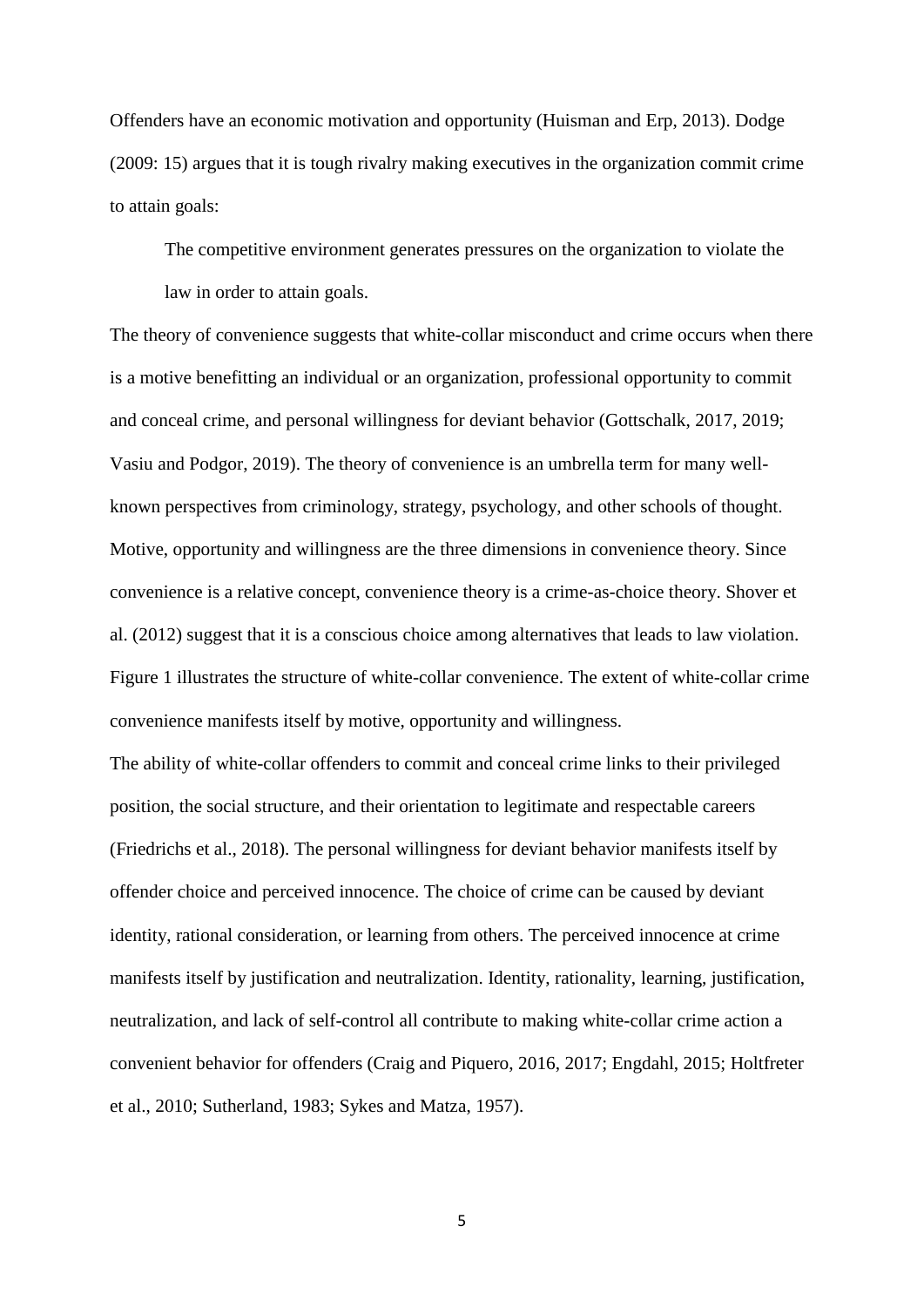

**Figure 1** *Structural model of convenience theory*

#### CORRUPTION CASE

Gunnar Ole Lidahl and Ove Nikolai Vilnes were friends who helped each other (Siem, 2019). When Vilnes wanted to sell his vacation home in Spain, Lidahl helped him with the sale, as Lidahl lived in the neighboring vacation home. When Lidahl wanted to buy a family boat in Polen, Vilnes joined him on the trip, since Vilnes was an experienced boat man. They helped each other out, also in financial matters (Frostating, 2019). The problem was though that Lidahl was employed in a company that bought services from a firm owned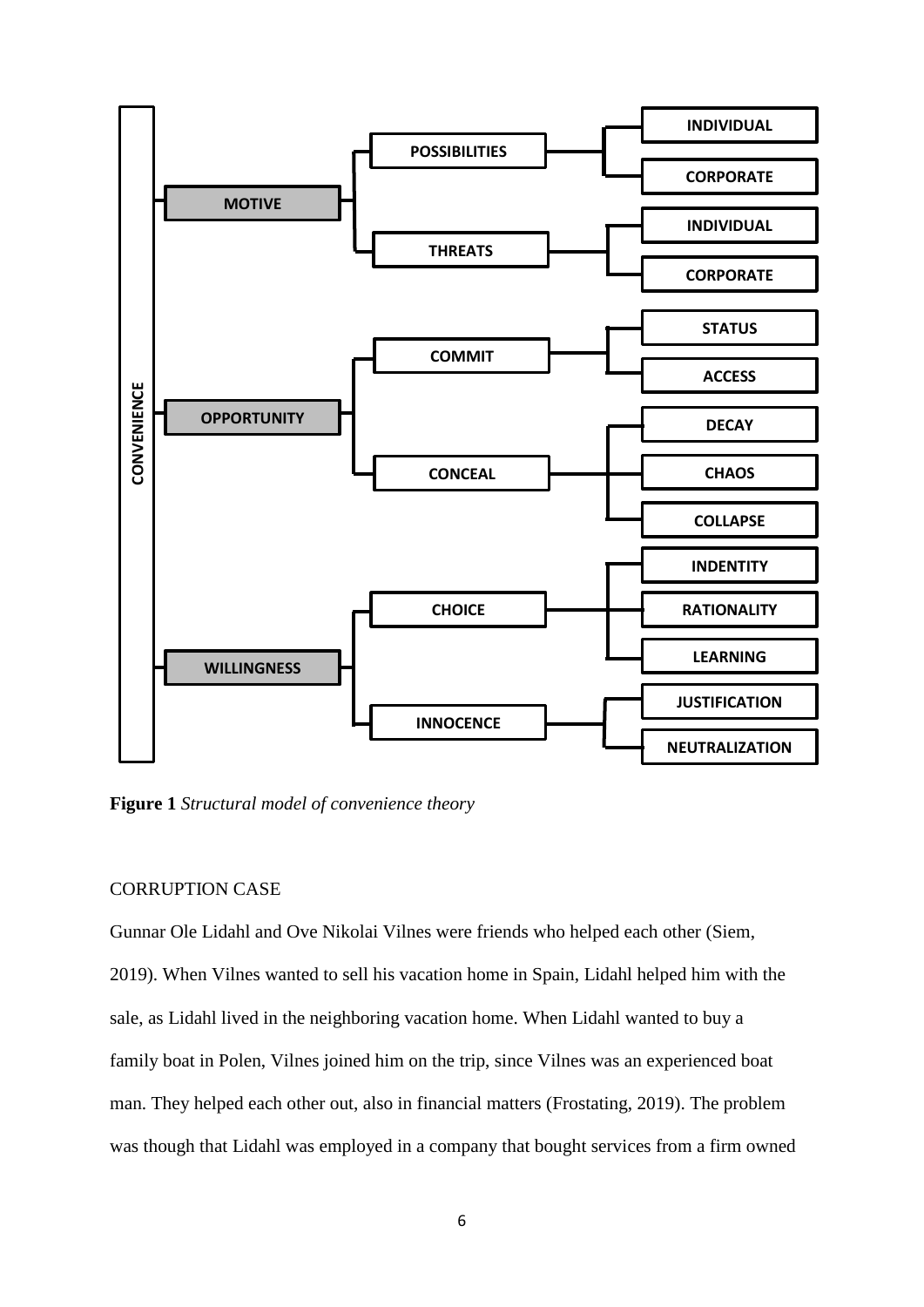by Vilnes. Lidahl was logistics manager at Ewos, a company specializing in aquaculture nutrition. Ewos is one of the world's largest suppliers of food for farmed fish. Ewos companies operate in Norway, Canada, Chile, and Scotland. Lidahl was logistics manager in Norway, where he hired shipping companies to provide services to transport food onshore to fish farms offshore. Vilnes had such a shipping company.

According to the court document from Frostating (2019) court of appeals, Lidahl received from firms controlled by Vilnes more than the equivalent of USD 200,000 in bribes. Most of it was paid in cash, but the vendor also helped Lidahl with a flybridge and other equipment on his new boat. The vendor covered plane expenses for Lidahl and his wife on several occasions. Lidahl's son also benefitted from the vendor's generosity by receiving a boat far below market price.

Lidahl and his defense attorney argued in court that the benefits he had obtained had nothing to do with his position at Ewos. He claimed it all had to do with his friendship with Vilnes. The court did not believe him, and the judges found that Ewos had suffered from being a victim of Lidahl's actions.

The Norwegian penal code defines corruption as demanding, receiving, or accepting an offer for himself or someone else, for an undue advantage in connection with a position, office, or assignment, or giving or offering an undue advantage in said connection. Position, office or assignment includes public officials and employees in private companies, whether in Norway or in other countries. The rule applies to acts in Norway and to acts in other countries when the perpetrator is a Norwegian citizen.

Lindal did not only receive bribes from Vilnes. He also received undue advantages from Kjetil Rimolsrønning who was a shipbroker. Rimolsrønning had already the previous year admitted to corruption in a plea bargain case and received a jail sentence in a district court.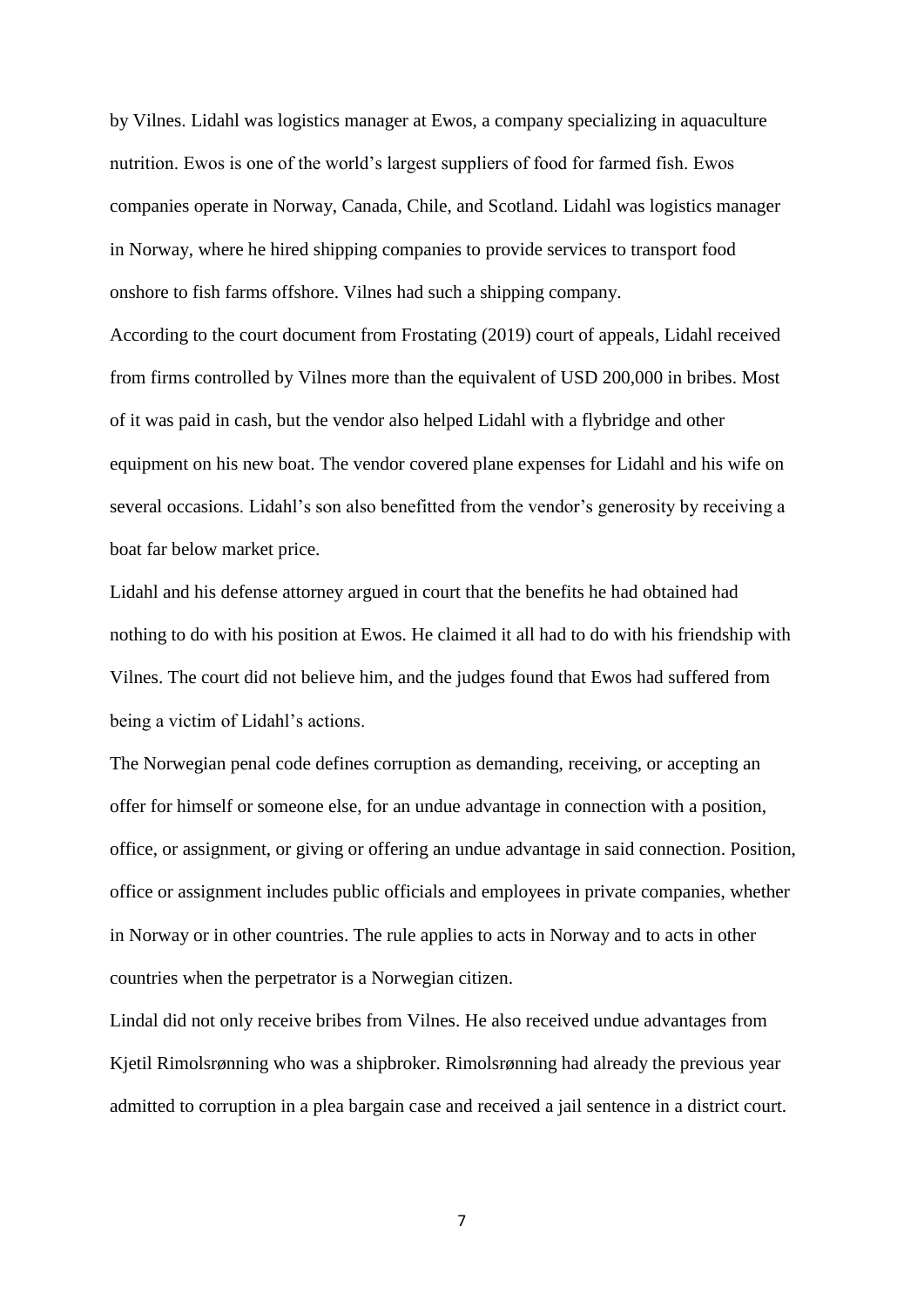Frostating (2019: 7) wrote about the corrupt relationship between Lidahl and Rimolsrønning's company Rimship:

Lidahl has acknowledged to have received from Rimship a total amount of NOK 691,100. As to the background of the case and the execution of individual money transfers, the court of appeals will refer to the district court's judgment on page 33, which is in accordance with the court of appeals' view: "The reason for this first indictment point is that Lidahl in the late 1990s, and through his job as head of logistics at Ewos, became acquainted with shipbroker Kjetil Rimolsrønning, who brokered charters for Ewos. His business was run through the brokerage firm Rimship in Trondheim.Rimolsrønning was chairperson, general manager and main owner with 65% of the shares. He was also the company's only freight broker, while two other employees followed up broker assignments he obtained.

Rimolsrønning said as a witness in the case against Lidahl that Lidahl had asked for money by presenting invoices to be paid to his personal bank account. It was not at all agreed that Lidahl should have payments. The reason for the payments was that Lidahl meant Rimship gradually began to make a lot of money on the assignments for Ewos. Lidahl therefore thought it was right that he also got a share of the profits.

Rimolsrønning said in court that he felt he had no choice but to pay Lidahl (Frostating, 2019: 9):

Rimship risked losing contracts with Ewos if he did not pay the invoices from Lidahl.

In Frostating (2019) court of appeals in Norway, the briber Vilnes was sentenced to one year and four months in jail, while the bribed Lidahl received a sentence of two years and six months for corruption with both Vilnes and Rimolsrønning. This was a reduction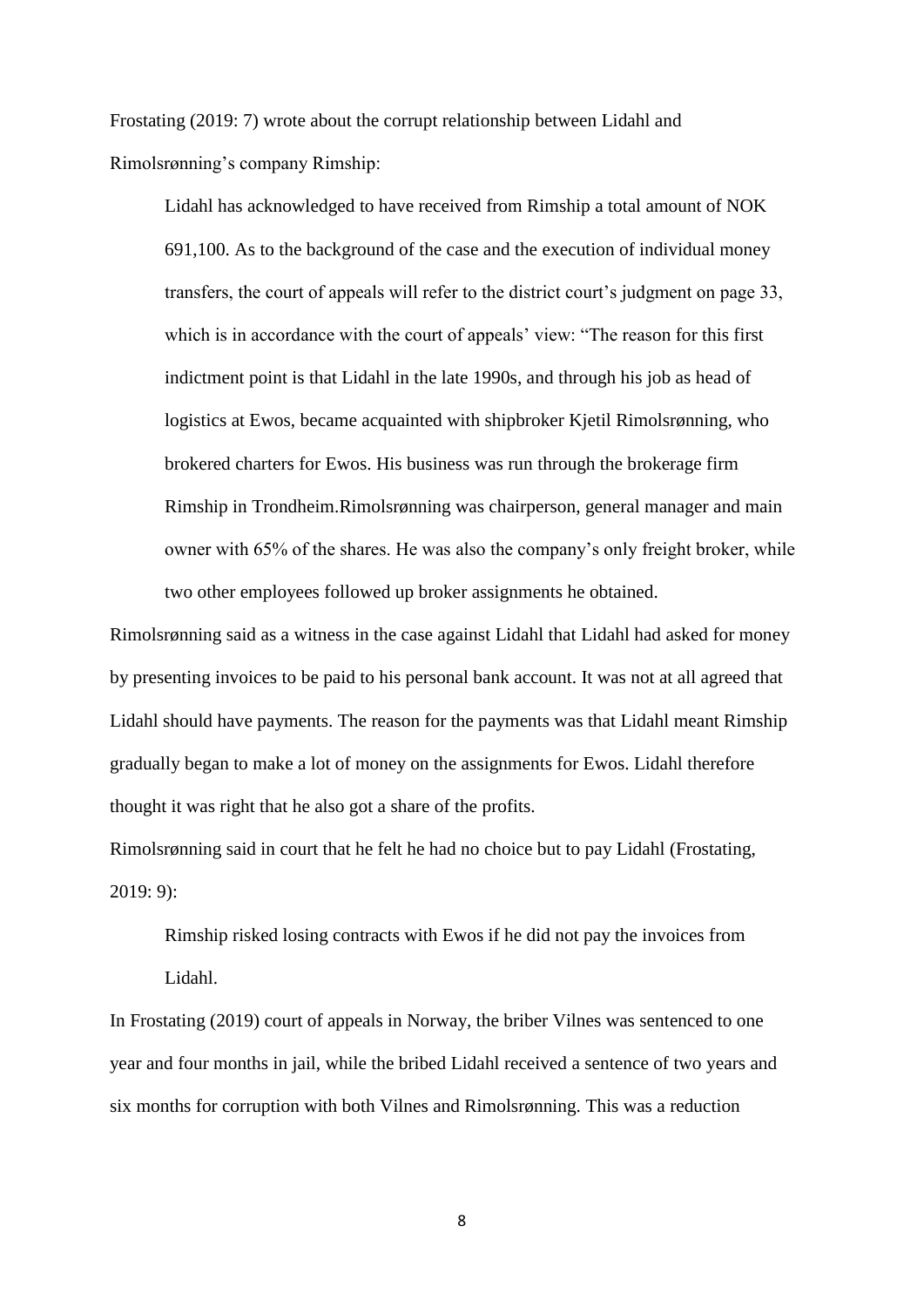penalty for both of them, as the district court had sentenced them to three and a half years and four years in jail respectively. Olsen (2018) reported after the district court hearings:

A 63-year-old has been convicted of five cases of corruption during the period 2003-2015 after receiving EUR 256 thousand from various suppliers, Økokrim Norway's white-collar crimes unit, reported in a press release. EWOS or EWOS Group was one of the world's largest suppliers of feed and nutrition for farmed fish before it was taken over by US giant Cargill (..) In the same trial, a 56-year-old and a 58-year-old were convicted of bribery of NOK 1.5 million (EUR 153.3 thousand) and NOK 850,000 (EUR 87 thousand) respectively.

The third person, who was convicted in the district court, was acquitted in the court of appeals.

#### CONVENIENCE CASE STUDY

The case study is concerned with occupational rather than corporate white-collar crime, where the illegal gain benefits an individual in the organization. Self-interested individuals commit occupational crime in their profession against their employers (e.g., embezzlement or receipt of bribes) and other victims (Shepherd and Button, 2019). The motive is either threats or possibilities. A negative life event can represent a threat (Engdahl, 2015), but the case indicates no threat that might potentially be avoided by illegal gain. Rather, the traditional motive of greed is visible in the case (Haynes et al., 2015), as the offender bought expensive boats for his personal enjoyment. A joke about boat owners is that some people want to have three floors so that they can look down when they say hello to people on passing boats with only two floors.

Lidahl was able to climb in Maslow's (1943) hierarchy of needs by showing off his improved standard of living including an apartment in Spain. As indicated in Figure 2, the motive is the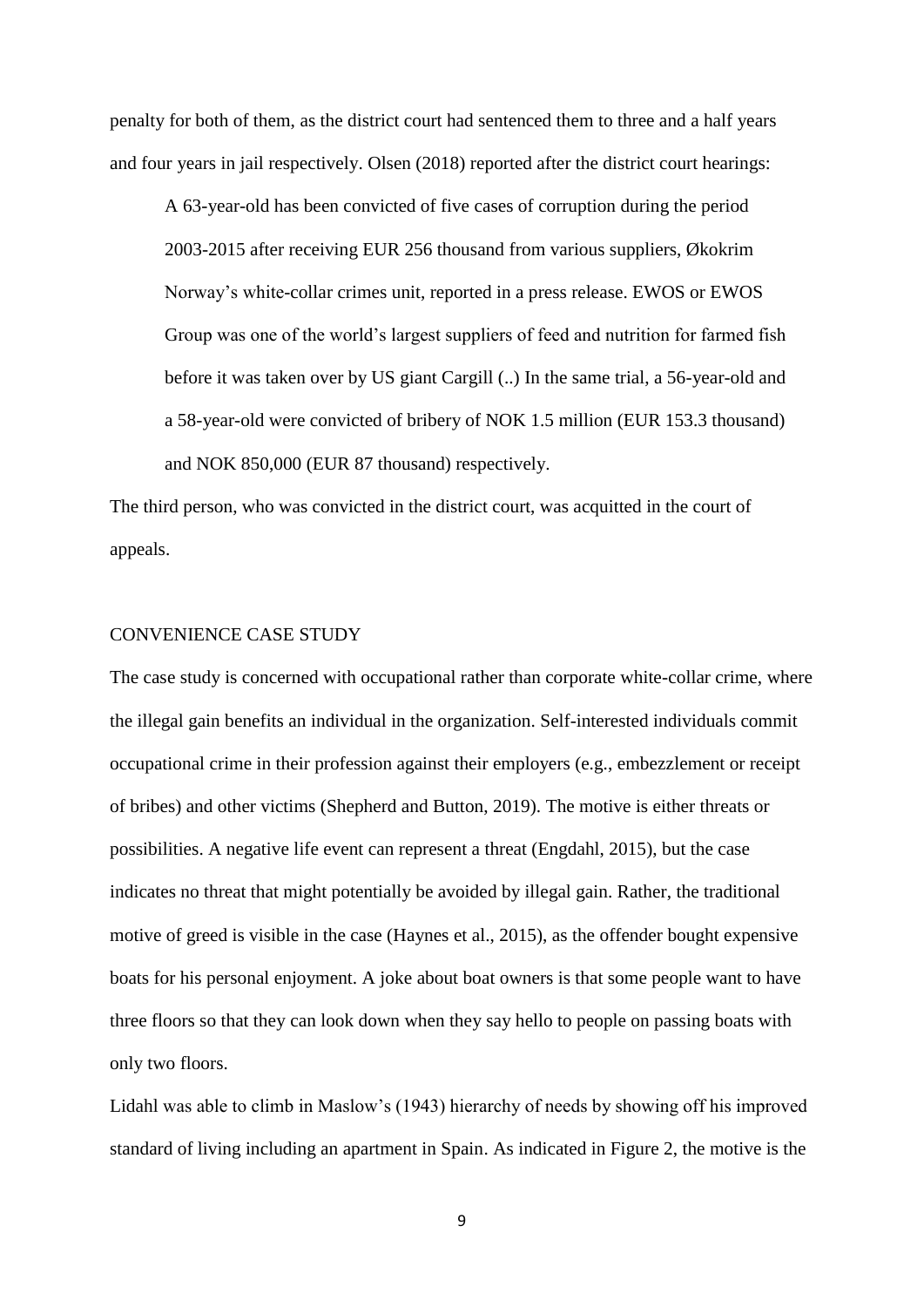possibility for the offender as an individual to improve his standard of living conveniently by white-collar crime.

Greed is the most acknowledged motive for financial crime by white-collar offenders. Goldstraw-White (2012) defines greed as socially constructed needs and desires that can never be completely covered or contended. Greed can be a very strong quest to get more and more of something, and there is a strong preference to maximize wealth. To outsiders it may seem strange that even rich people have such a strong desire to become even richer that they are willing to violate the law. However, as the definition indicates, greedy individuals are never happy with what they have, as they desperately want more all the time. Prosperity is not a means, but an end for greedy individuals. Greed can grow when the organization does not have an adequate reaction to expectations (Haynes et al., 2015). Greed is a typical motive for occupational crime where individuals enrich themselves. Greed implies that some people never become satisfied with what they earn or what they own. There is a lack of satisfaction with whatever one has. Greed can be a strong quest to get more and more of something, and there is a strong preference to maximize wealth, as wealth is also a symbol of success according to the American dream (Schoepfer and Piquero, 2006). Greed leads to a need for an increasingly larger home, several chalets and summerhouses, bigger boat, luxurious vacations, and ownership in various enterprises. Greed is a desire among all sorts of people. When there are convenient possibilities for financial gain to enjoy prosperity, then economic crime can be a convenient action. Both Bucy et al. (2008) and Hamilton and Micklethwait (2006) emphasize greed as the most common cause of criminal acts by white-collar offenders. The hierarchy of needs is another well-known motive for financial crime by white-collar offenders. Needs start at the bottom with physiological needs, needs for security, social needs, and needs for respect and self-realization. When basic needs such as food and shelter are satisfied, then the person moves up the pyramid to satisfy needs for safety and control over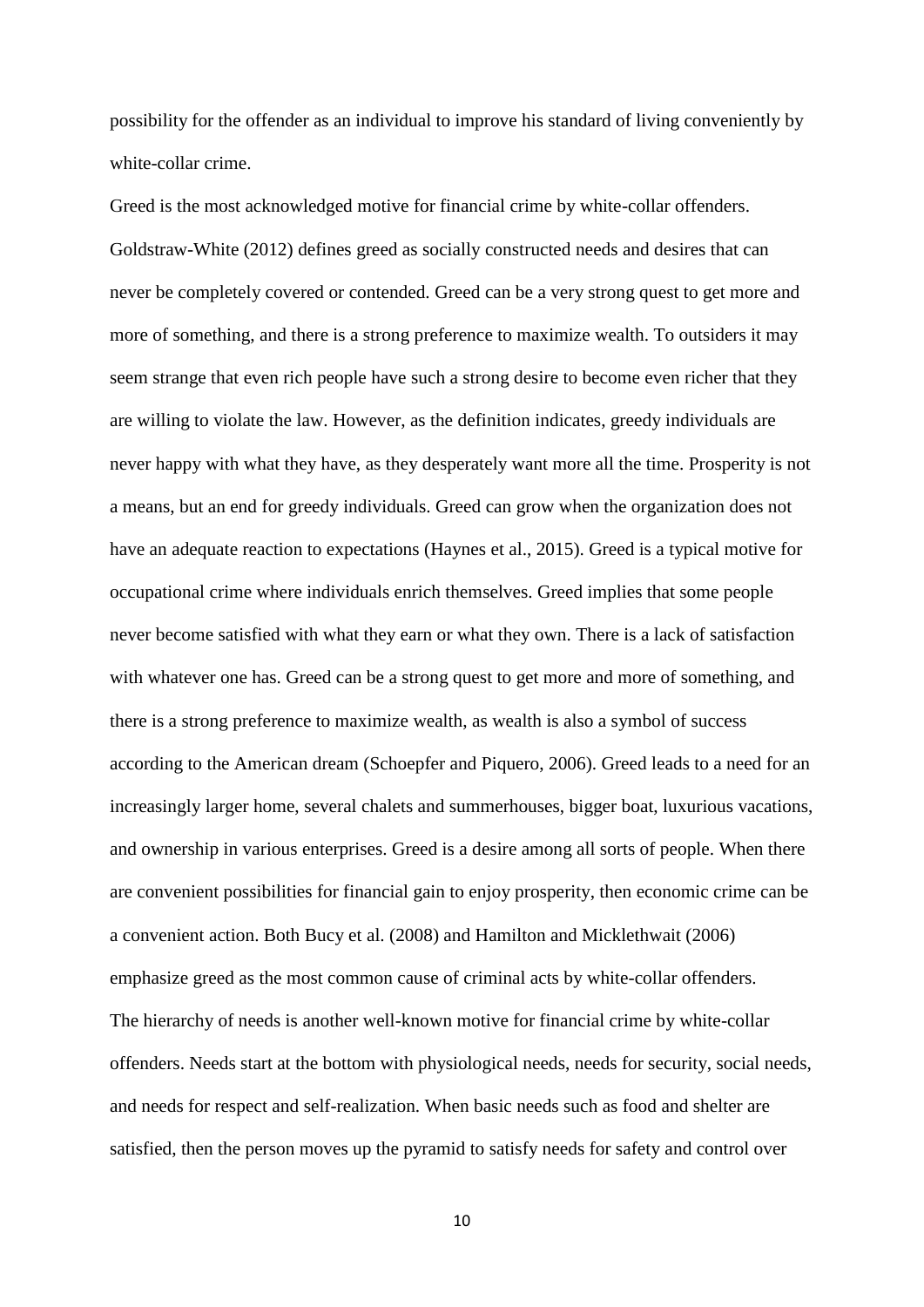own life situation. Higher up in the pyramid, the person strives for self-respect, status, and recognition (Maslow, 1943). While street crime is often concerned with the lower levels, white-collar crime is often concerned with the upper levels in terms of status and success.



**Figure 2** *Convenience themes in the case study*

Most individuals will want to move higher up in the pyramid when needs below are satisfied. As far as money or other valuable items can help climbing higher in the pyramid, potential offenders may find white-collar crime convenient if other options to achieve success are more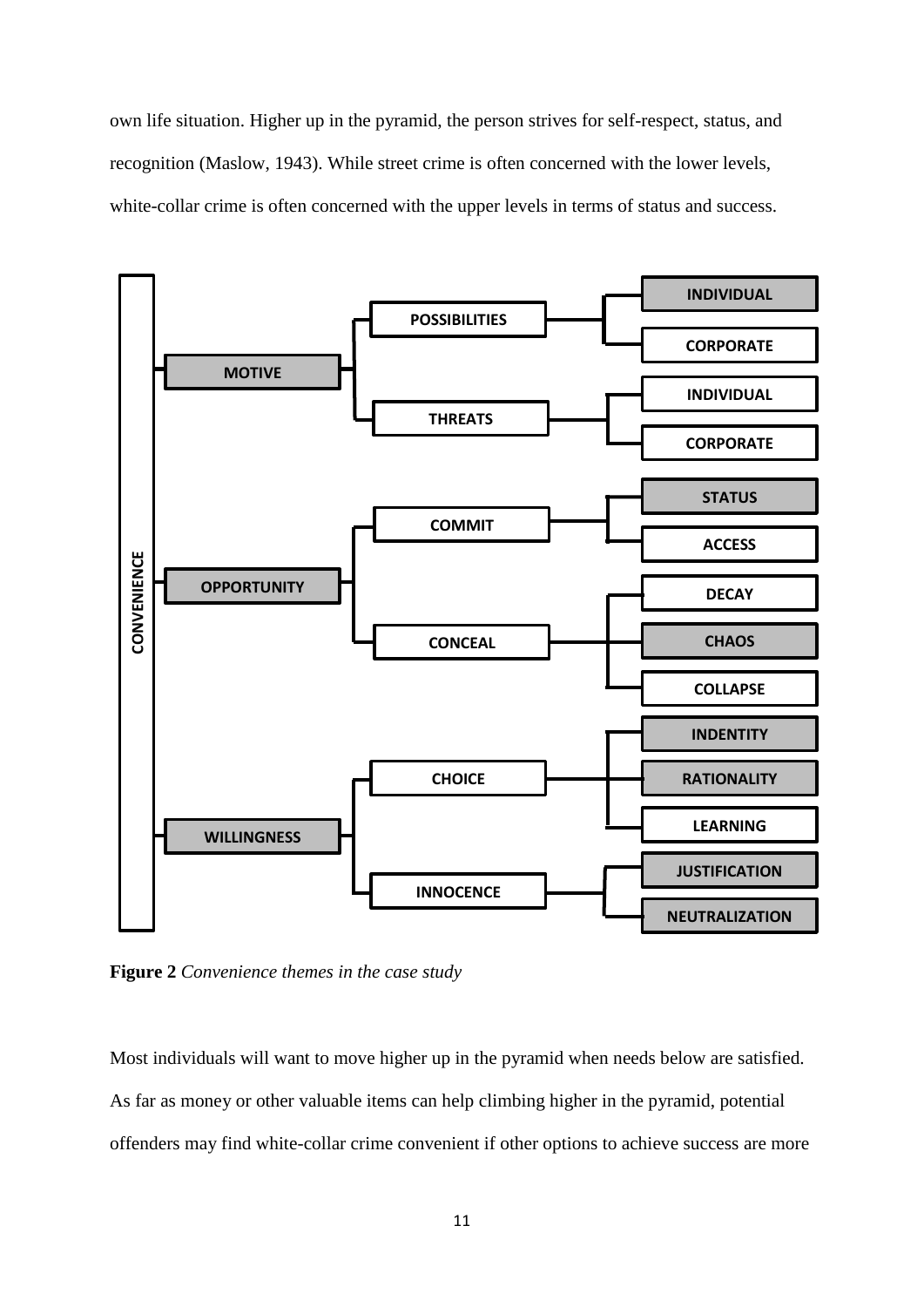stressful and require more resources. Whether the offender wants more at a certain level or wants to climb to higher levels in the pyramid, financial crime can be a means to that end. For some white-collar criminals, money is the goal of crime. For other white-collar criminals, money is a means to a goal of acceptance, influence and fame. Admiration and respect in the elite is a desirable goal for many individuals. If it seems difficult and full of strain and pain to reach such a goal by legal means, illegal means represent an alternative. High-status individuals strive for fulfillment, self-esteem and esteem from others. As Agnew (2014: 2) formulates it: "crime is often the most expedient way to get what you want" and "fraud is often easier, simpler, faster, more exciting, and more certain than other means of securing one's ends".

Esteem for others is evident as a motive in this case. Lidahl was active in helping his son acquire a boat at a cost far below market price. Agnew (2014) introduced the motive of social concern and crime, where there is a desire to help others, and thus moving beyond the assumption of simple self-interest. However, as argued by Paternoster et al. (2018), helping others can be a self-interested, rational action. The self-interest or self-regarding preference and that rationality can imply interest in other's materialism. While the economic model of rational self-interest focuses on incentives and detection risks and associated costs (Welsh et al., 2014), Agnew (2014) suggests that economic crime can also be committed when individuals think more of others than of themselves. An entrepreneur can commit financial crime to ensure that all employees have a job where they can return. A trusted employee can pay bribes to make sure that the company will have new orders to survive in the future. An executive may commit embezzlement to be able to help his adult children to recover after personal bankruptcy. Agnew (2014) believes that social concern consists of four elements, namely that 1) individuals care about the welfare of others, 2) they want close ties with others, 3) they are likely to follow moral guidelines such as innocent people should not suffer ham,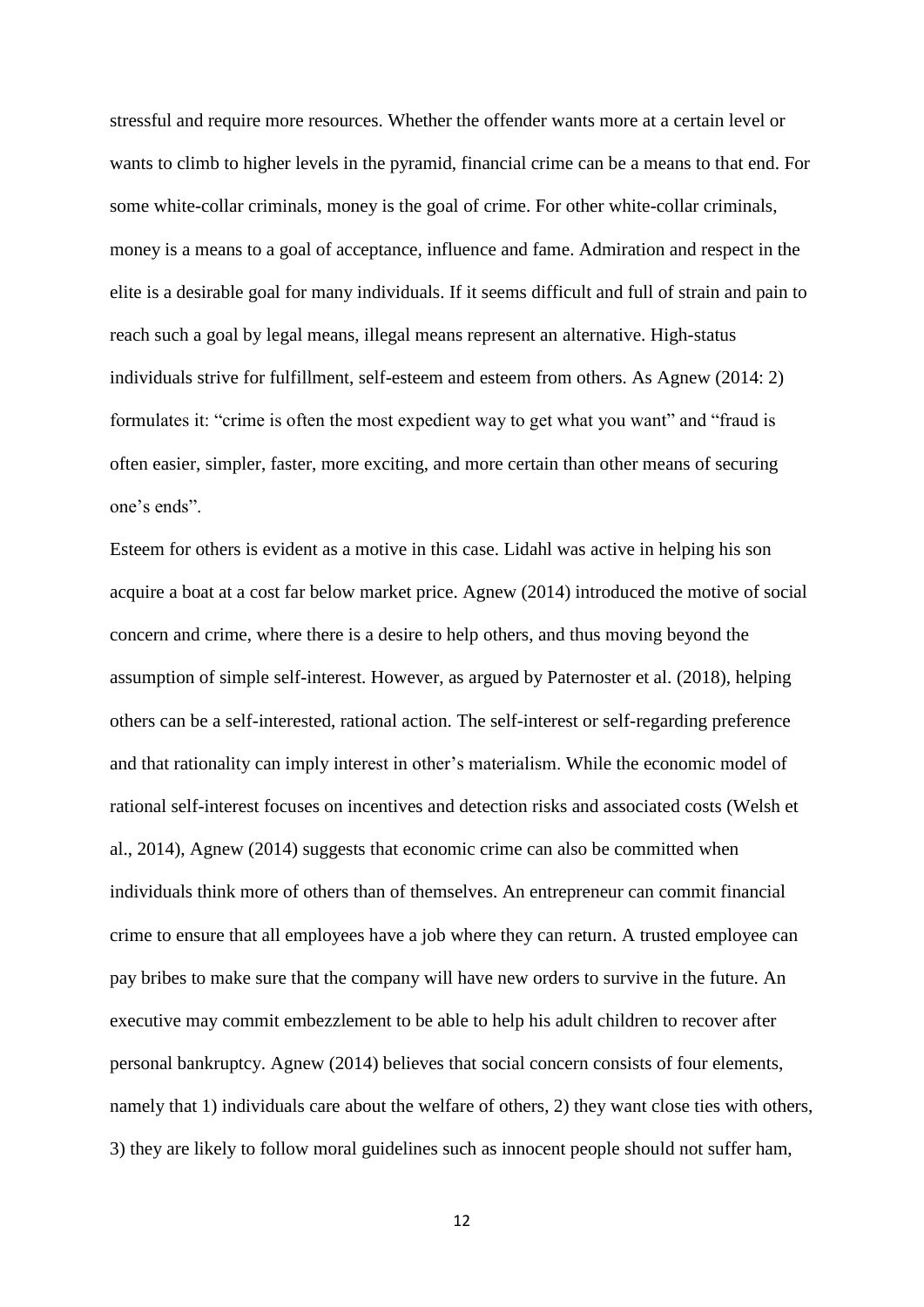and 4) they tend to seek confirmation through other people's actions and norms. That a person puts others before oneself will initially lead to less crime. However, economic crime may be committed where the welfare of others and their success is the motive.

The second dimension in the theory of convenience is the opportunity structure in the organization where the white-collar offender is employed. Lidahl had at Ewos a privileged position that he abused for personal illegal benefit. The privileged position resulted from his involvement in innovative projects in cooperation with shipping firms, where they created optimal flows of feed supplies to offshore fish farms (Frostating, 2019: 12):

In addition, Lidahl was central as a liaison to ensure that the factory facilities on land were adapted to the newly developed boats, so that the supply of fish feed from the factories to the boats worked optimally.

Ewos-owner Cargill emphasizes the innovative features of Ewos on their website (www.cargill.com):

You can boost your efficiency and reduce your environmental impact with nutrition solutions built from Ewos focus on feed production technology.

The entrepreneurship perspective as well as the status perspective is relevant here to explain the convenient organizational opportunity for Lidahl. Entrepreneurship is associated with risk willingness, as emphasized by Berghoff and Spiekermann (2018: 293):

Risk-averse people seldom, if ever, violate criminal laws. On the other hand, those who are risk-tolerant or even risk-seeking, i.e. who display fundamental characteristics of entrepreneurial personalities, are much more likely to become criminals.

Status-related factors such as influential positions, upper-class family ties, and community roles often preclude perceptions of blameworthiness (Slyke and Bales, 2012). White-collar offenders "are now regarded as the untouchables, too well-heeled and powerful to lock up" (Hausman, 2018: 381).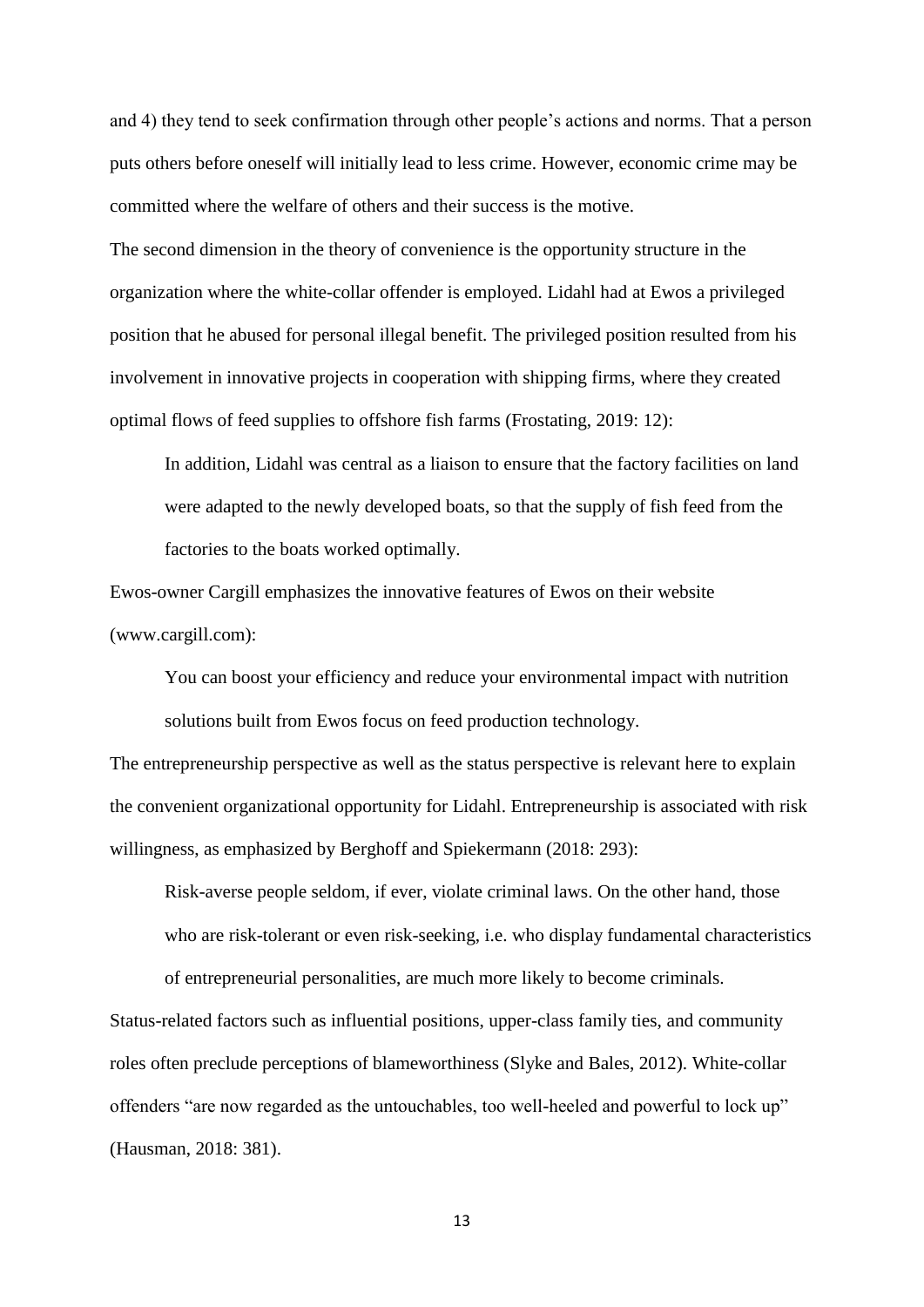Lidahl's private relationships with bribers in terms of vacation homes and family boats enabled him to conceal corruption in the chaos perspective in Figure 2. Chaos results from lack of oversight and guardianship. In the perspective of principal and agent, where Lidahl was an agent for Ewos, the interests of principal and agent diverge (Pillay and Kluvers, 2014), and the principal has imperfect information about the agent's contribution (Bosse and Phillips, 2016), thus lacking oversight and guardianship.

Lidahl's corruption scheme was not detected by any control function internal or external to the Ewos organization. It was a completely different investigation by the police that happened to discover irregularities. Detectives from Økokrim were in the process of checking valueadded tax fraud related to diesel oil consumption. Økokrim detected that Ewos was involved in VAT fraud, andØkokrim prosecuted both Ewos and Lidahl (Frostating, 2019: 32):

A search was carried out in Lidahl's home on March 11, 2015 in connection with Økokrim conducting investigations against Ewos on suspicion of evasion of VAT (the diesel oil case). Lidahl was also charged. After the search, Lidahl was questioned by the police. The court of appeals has listened to audio recordings from the police interrogation. The audio recording shows that Lidahl, on his own initiative, provided information that he had cash in the safe at home. He indicated that there were around 200,000 kroner in Norwegian bank notes. He also stated that there were also some Euro banknotes in the safe.

Lidahl was taken to the police station, arrested and held in police custody until March 12. He was questioned in interrogations on March 11, 12, and 13, 2015. In questioning he explained that he had received money as a "gift" from Vilnes, and stated that this had nothing to do with the diesel oil case.

The third and final dimension of convenience theory is the personal willingness for deviant behavior to commit white-collar crime that is illustrated at the bottom of Figure 2. Receiving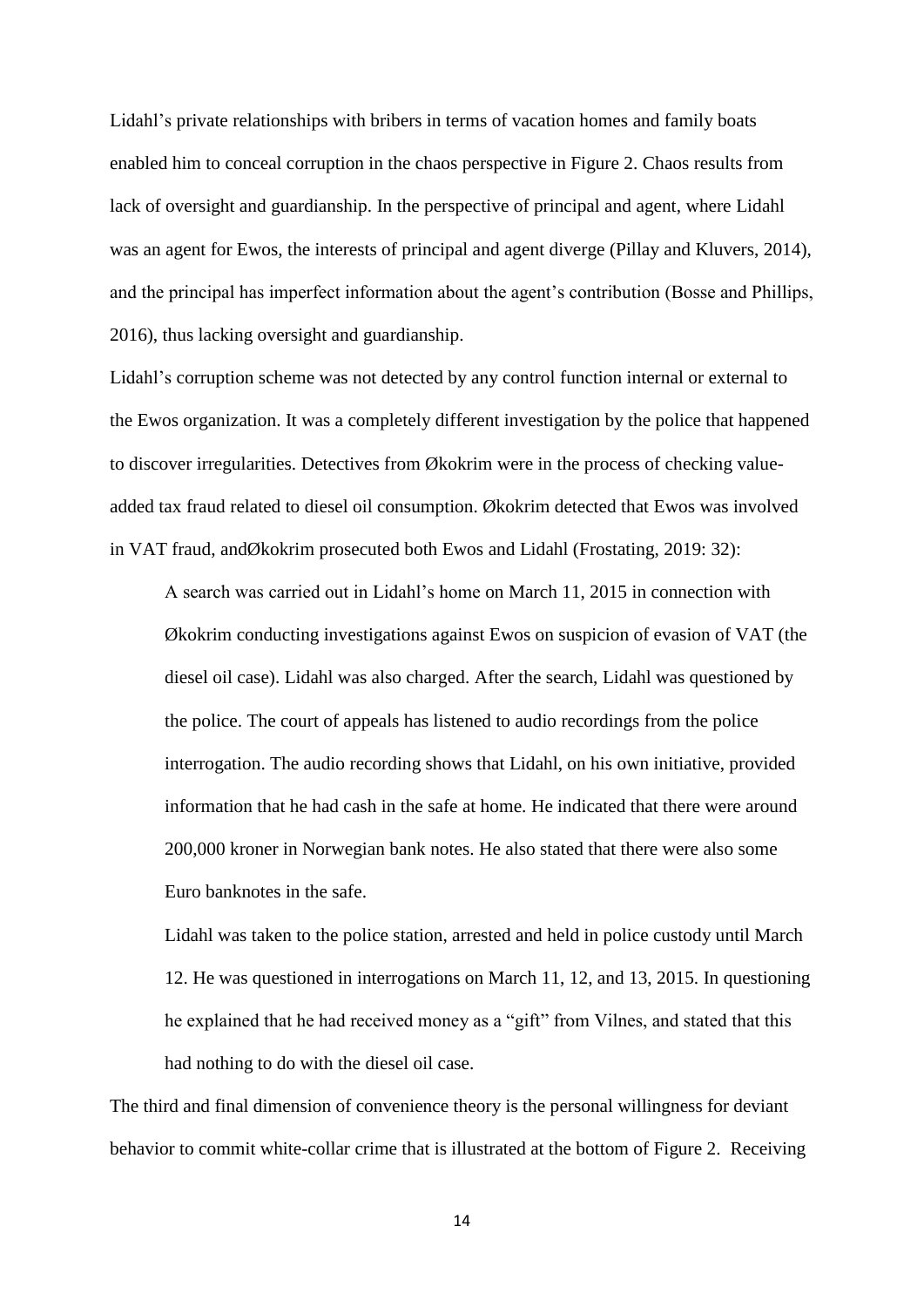bribes was a choice based on Lidahl's identity and rationality. The identity was a personal friend rather than a logistics manager. The private rather than the professional identity caused Lidahl to ask for bribes. The identity perspective suggests that individuals develop identities where they commit to a chosen identity (Obodaru, 2017). It is a process of generating possible selves, selecting one, and discarding the others. Professional identity is how an individual sees himself or herself in relation to work. The self-concept is a complex cognitive structure containing all of a person's self-representations. According to the identity perspective, roles and identities are interdependent concepts. Identity enactment refers to acting out an identity, or claiming the identity by engaging in behaviors that conform to role expectations and that allow the identity to become manifest. Deviant behavior finds an anchor in a person's identity that might be stronger by deviant identity labeling from others (Crank, 2018; Hayes, 2010; Mingus and Burchfield, 2012).

Rationality is about weighing up the pros and cons of alternative courses of actions (Pillay and Kluvers, 2014). The rational self-interested offender considers incentives and probability of detection (Welsh et al., 2014). Human behavior finds motivation in the self-centered quest for satisfaction and avoidance of suffering (Hirschi and Gottfredson, 1987). Rational choice theorists have taken a position that assumes that the standard economic theory of individual preferences will determine whether crime is committed. The greater benefits of crime and the less costs of crime, the more attractive it is to commit criminal acts (Blickle et al., 2006; Hefendehl, 2010; Pratt and Cullen, 2005).

The personal willingness is concerned with the impression that surprisingly few white-collar criminals think they have done anything wrong. Most of them feel innocent and victims of injustice when indicted, prosecuted, convicted, and imprisoned (Cohen, 2001; Jordanoska, 2018; Kaptein and Helvoort, 2019; Siponen and Vance, 2010; Sykes and Matza, 1957). Lidahl claimed innocence in court (Frostating, 2019: 8):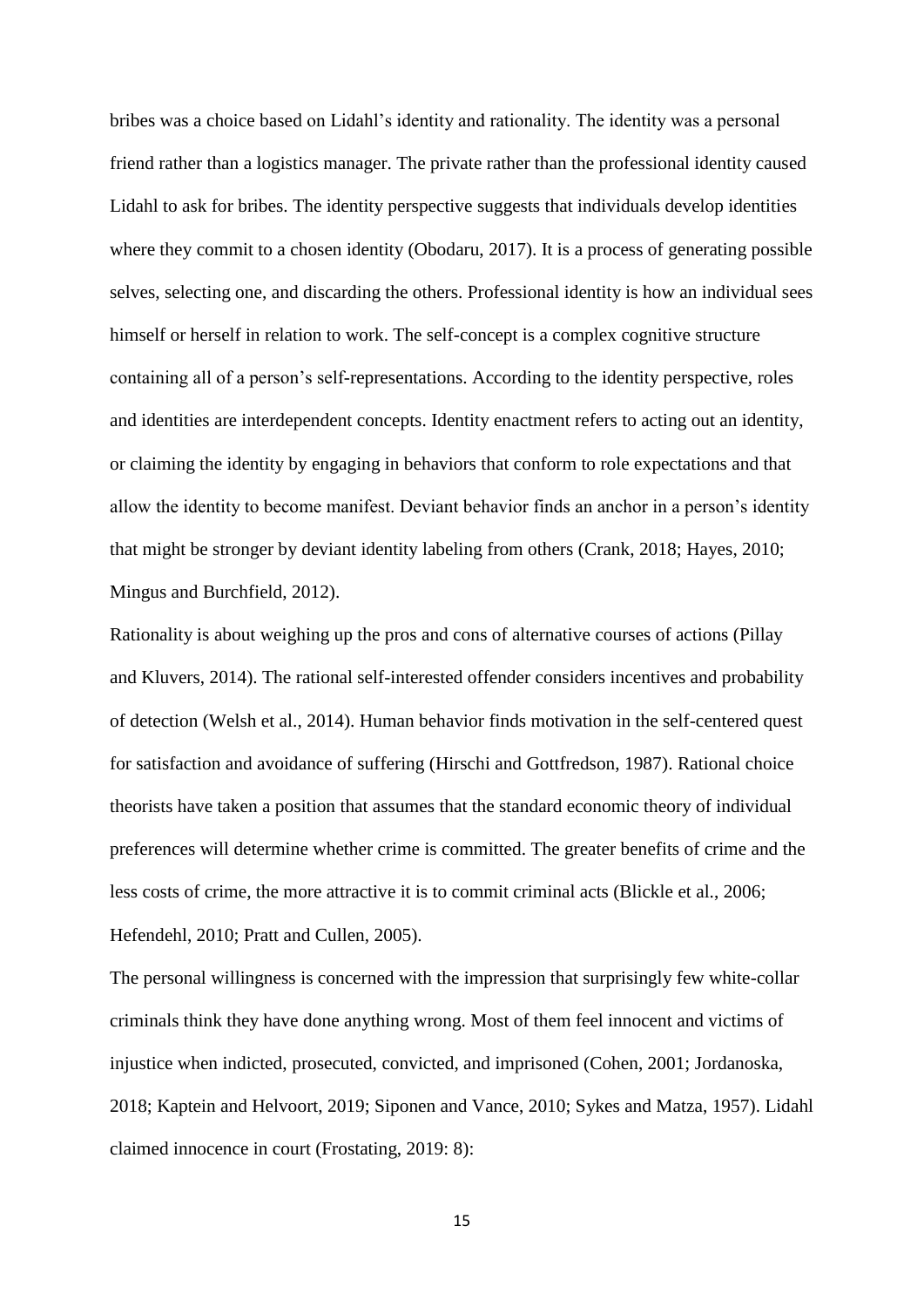Lidahl claims that he has done and the income that he has received and accounted for in his personal company are not related to his position at Ewos.

When offenders think they have done nothing wrong, they tend to apply neutralization techniques to reduce and remove any feelings of guilt. A number of well-known neutralization techniques from Sykes and Matza (1957) do not apply to the case of Lidahl, such as denial of responsibility, denial of damage, and denial of victim – simply because in his mind he committed no crime. Rather, he condemns those who criticize him for not understanding his behavior. The offender tries to accuse his or her critics of questionable motives for criticizing him or her. According to this technique of condemning the condemners, one neutralizes own actions by blaming those who were the target of the misconduct. The offender deflects moral condemnation onto those ridiculing the misbehavior by pointing out that they engage in similar disapproved behavior. In addition, the offender condemns procedures of the criminal justice system, especially police investigation with interrogation, as well as media coverage of the case.

#### **CONCLUSION**

The theory of convenience is an emerging approach to explain the occurrence of white-collar crime. This article tested the theory by a case study of a convicted logistics manager in Norway. Among the many themes included in the theory of convenience, the case study illustrated that some themes are relevant for the case while other themes are not. It was occupational crime rather than corporate crime. The offender had only a slightly privileged position to commit crime, but more convenient ways to conceal crime as a friend in a corrupt relationship with suppliers. The friendship led to an identity where the offender perceived illegitimate financial transactions as personal rather than work-related matters.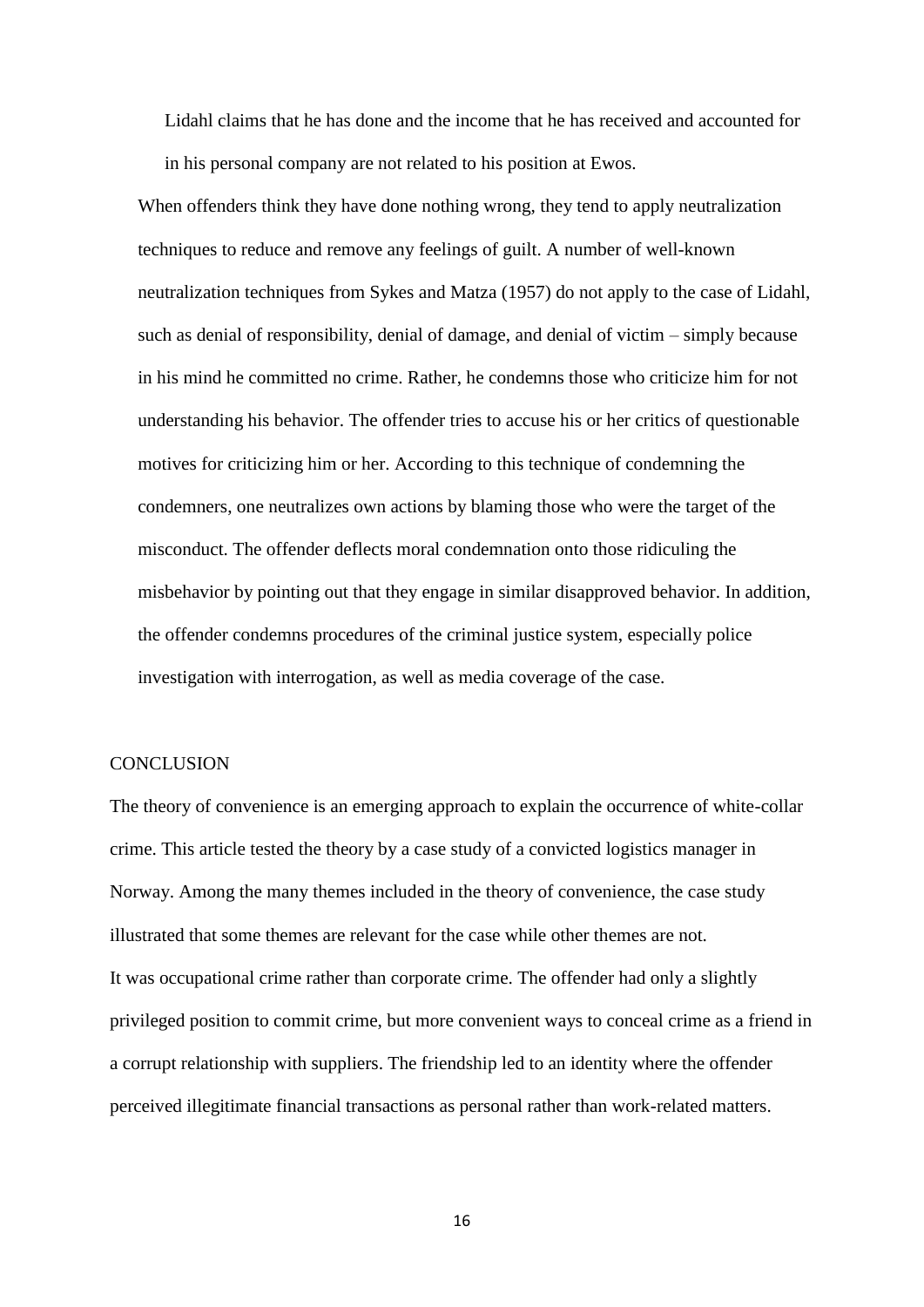There are some interesting avenues for future research. First, it would be interesting – though empirically challenging – to study the extent of convenience orientation among convicted white-collar offenders compared to law-abiding members of the elite in society. Next, it would be interesting to test the relative importance of the different themes for the extent of criminogenity. Finally, the organizational opportunity structure is dependent on lack of oversight and guardianship that might be reversed to prevent crime from happening.

### REFERENCES

Agnew, R. (2014). Social concern and crime: Moving beyond the assumption of simple selfinterest, *Criminology*, 52 (1), 1-32.

Benson, M.L. and Gottschalk, P. (2015). Gender and white-collar crime in Norway: An empirical study of media reports, *International Journal of Law, Crime and Justice*, 43, 535- 552.

Berghoff, H. and Spiekermann, U. (2018). Shady business: On the history of white-collar crime, *Business History*, 60 (3), 289-304.

Bjørkelo, B., Einarsen, S., Nielsen, M.B. and Matthiesen, S.B. (2011). Silence is golden? Characteristics and experiences of self-reported whistleblowers, *European Journal of Work and Organizational Psychology*, 20 (2), 206-238.

Blickle, G., Schlegel, A., Fassbender, P. and Klein, U. (2006). Some personality correlates of business white-collar crime, *Applied Psychology: An International Review*, 55 (2), 220-233.

Bosse, D.A. and Phillips, R.A. (2016). Agency theory and bounded self-interest, *Academy of Management Review*, 41 (2), 276-297.

Bucy, P.H., Formby, E.P., Raspanti, M.S. and Rooney, K.E. (2008). Why do they do it? The motives, mores, and character of white collar criminals, *St. John's Law Review*, 82, 401-571.

Cohen, S. (2001). *States of Denial: Knowing about Atrocities and Suffering*, Cambridge, UK: Polity Press.

Craig, J.M. and Piquero, N.L. (2016). The effects of low self-control and desire-for-control on white-collar offending: A replication, *Deviant Behavior*, 37 (11), 1308-1324.

Craig, J.M. and Piquero, N.L. (2017). Sensational offending: An application of sensation seeking to white-collar and conventional crimes, *Crime & Delinquency*, 63 (11), 1363-1382.

Crank, B.R. (2018). Accepting deviant identities: The impact of self-labeling on intentions to desist from crime, *Journal of Crime and Justice*, 41 (2), 155-172.

Dodge, M. (2009). *Women and white-collar crime*, Saddle River, NJ: Prentice Hall.

Engdahl, O. (2015). White-collar crime and first-time adult-onset offending: Explorations in the concept of negative life events as turning points, *International Journal of Law, Crime and Justice*, 43 (1), 1-16.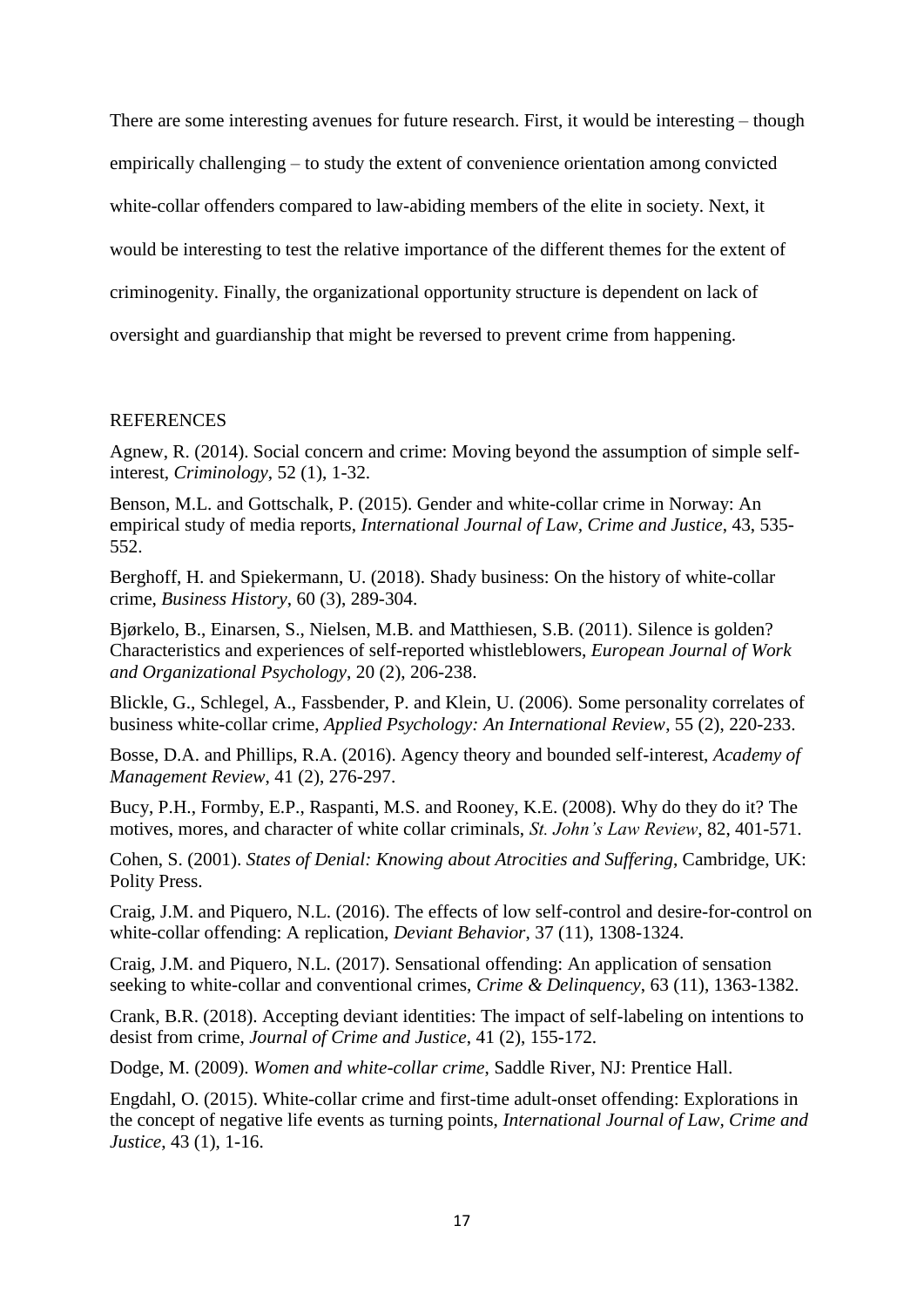Farquhar, J.D. and Rowley, J. (2009). Convenience: a services perspective, *Marketing Theory*, 9 (4), 425-438.

Friedrichs, D.O., Schoultz, I. and Jordanoska, A. (2018). *Edwin H. Sutherland, Routledge Key Thinkers in Criminology*, Routledge, UK: London.

Frostating (2019). Case number 18-163477AST-FROS, *Frostating lagmannsrett (Frostating Court of Appeals)*, Trondheim, Norway, April 11, 48 pages. Judges Vada, Moen, Chytra, Slåttli, Granøien, Ødegård, and Degerstrøm. Defendants Lidahl, Vilnes, and Lekva. Defense attorneys Angen, Lium, Ulvesæter, Grønlien, Rønnestad, and Dyngeland. Prosecutors Harbo-Lervik and Dahl.

Glasø, L. and Einarsen, S. (2008). Emotion regulation in leader-follower relationships, *European Journal of Work and Organizational Psychology*, 17 (4), 482-500.

Glasø, L., Ekerholt, K., Barman, S. and Einarsen, S. (2006). The instrumentality of emotion in leader-subordinate relationships, *International Journal of Work Organisation and Emotion*, 1 (3), 255-276.

Glasø, L., Einarsen, S., Matthiesen, S.B. and Skogstad, A. (2010). The dark side of leaders: A representative study of interpersonal problems among leaders, *Scandinavian Journal of Organizational Psychology*, 2 (2), 3-14.

Goldstraw-White, J. (2012). *White-collar crime: Accounts of offending behavior*, London, UK: Palgrave Macmillan.

Gottschalk, P. (2017). *Organizational Opportunity and Deviant Behavior: Convenience in White-Collar Crime*, Edward Elgar Publishing, UK: Cheltenham.

Gottschalk, P. (2018). Suspicion of white-collar crime: A case study of retaliation against whistleblowers, *International Criminal Justice Review*, https://doi.org./10.1177/1057567718814286

Gottschalk, P. (2019). *Convenience Triangle in White-Collar Crime: Case Studies of Fraud Examinations*, Edward Elgar Publishing, UK: Cheltenham.

Gottschalk, P. and Gunnesdal, L. (2018). *White-Collar Crime in the Shadow Economy: Lack of Detection, Investigation, and Conviction compared to Social Security Fraud*, Palgrave Pivot, Palgrave Macmillan, London, UK: Springer Publishing.

Gottschalk, P. and Tcherni-Buzzeo, M. (2016). Reasons for gaps in crime reporting: The case of white-collar criminals investigated by private fraud examiners in Norway, *Deviant Behavior*, 38 (3), 267-281.

Hamilton, S. and Micklethwait, A. (2006). *Greed and corporate failure: The lessons from recent disasters*, Basingstoke, UK: Palgrave Macmillan.

Hausman, W.J. (2018). Howard Hopson's billion dollar fraud: The rise and fall of associated gas & electric company, *Business History*, 60 (3), 381-398.

Hayes, T.A. (2010). Labeling and the adoption of a deviant status, *Deviant Behavior*, 31, 274- 302.

Haynes, K.T., Josefy, M. and Hitt, M.A. (2015). Tipping point: Managers' self-interest, greed, and altruism, *Journal of Leadership & Organizational Studies*, 22, 265-279.

Hefendehl, R. (2010). Addressing white collar crime on a domestic level*, Journal of International Criminal Justice*, 8, 769-782.

Higgins, E.T. (1997). Beyond pleasure and pain, *American Psychologist*, 52, 1280-1300.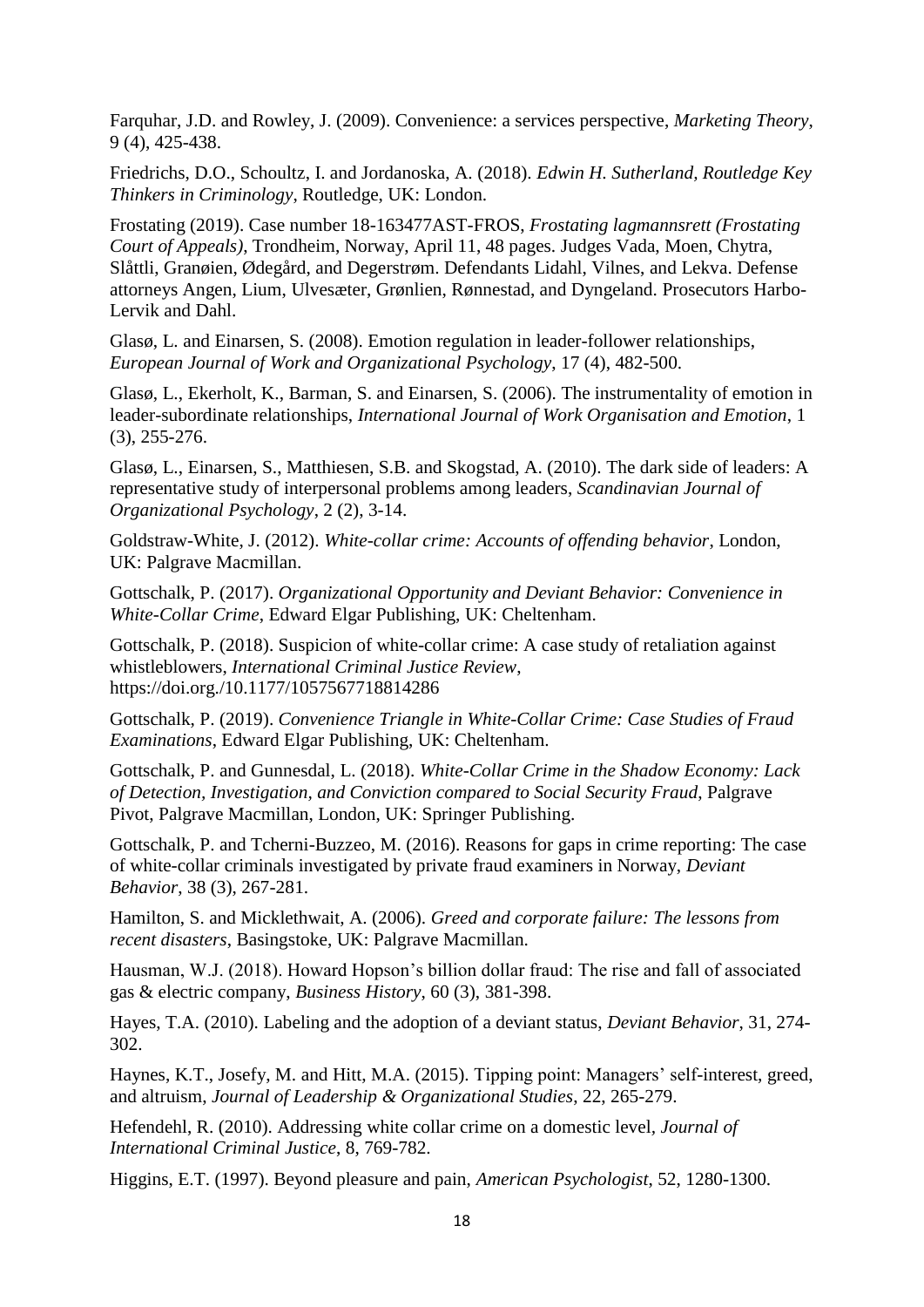Hirschi, T. og Gottfredson, M. (1987). Causes of white-collar crime, *Criminology,* 25 (4), 949-974.

Holtfreter, K., Beaver, K.M., Reisig, M.D. and Pratt, T.C. (2010). Low self-control and fraud offending, *Journal of Financial Crime*, 17 (3), 295-307.

Huisman, W. and Erp, J. (2013). Opportunities for environmental crime, *British Journal of Criminology*, 53, 1178-1200.

Jordanoska, A. (2018). The social ecology of white-collar crime: Applying situational action theory to white-collar offending, *Deviant Behavior*, 39 (11), 1427-1449.

Kaptein, M. and Helvoort, M. (2019). A model of neutralization techniques, *Deviant Behavior*, 40 (10), 1260-1285.

Logan, M.W., Morgan, M.A., Benson, M.L. and Cullen, F.T. (2017). Coping with imprisonment: Testing the special sensitivity hypothesis for white-collar offenders, *Justice Quarterly*, 36 (2), 225-254.

Mai, H.T.X. and Olsen, S.O. (2016). Consumer participation in self-production: The role of control mechanisms, convenience orientation, and moral obligation, *Journal of Marketing Theory and Practice*, 24 (2), 209-223.

Maslow, A.H. (1943). A theory of human motivation, *Psychological Review*, 50 (4), 370-396.

Miceli, M.P. and Near, J.P. (2013). An international comparison of the incidence of public sector whistle-blowing and the prediction of retaliation: Australia, Norway, and the US, *Australian Journal of Public Administration*, 72 (4), 433-446.

Mingus, W. and Burchfield, K.B. (2012). From prison to integration: Applying modified labeling theory to sex offenders, *Criminal Justice Studies*, 25 (1), 97-109.

Mpho, B. (2017). Whistleblowing: What do contemporary ethical theories say? *Studies in Business and Economics*, 12 (1), 19-28.

Obodaru, O. (2017). Forgone, but not forgotten: Toward a theory of forgone professional identities, *Academy of Management Journal*, 60 (2), 523-553.

Olsen, S. (2018). Former EWOS exec sentenced to four years in jail, *Salmon Business*, www.salmonbusiness.com, published September 7.

Paternoster, R., Jaynes, C.M. and Wilson, T. (2018). Rational choice theory and interest in the "fortune of others", *Journal of Research in Crime and Delinquency*, 54 (6), 847-868.

Pillay, S. and Kluvers, R. (2014). An institutional theory perspective on corruption: The case of a developing democracy, *Financial Accountability & Management*, 30 (1), 95-119.

Piquero, N.L. (2018). White-collar crime is crime: Victims hurt just the same, *Criminology & Public Policy*, 17 (3), 595–600.

Pratt, T.C. and Cullen, F.T. (2005). Assessing macro-level predictors and theories of crime: A meta-analysis, *Crime and Justice*, 32, 373-450.

Schoepfer, A. and Piquero, N.L. (2006). Exploring white-collar crime and the American dream: A partial test of institutional anomie theory, *Journal of Criminal Justice*, 34 (3), 227- 235.

Shepherd, D. and Button, M. (2019). Organizational inhibitions to addressing occupational fraud: A theory of differential rationalization, *Deviant Behavior*, 40 (8), 971-991.